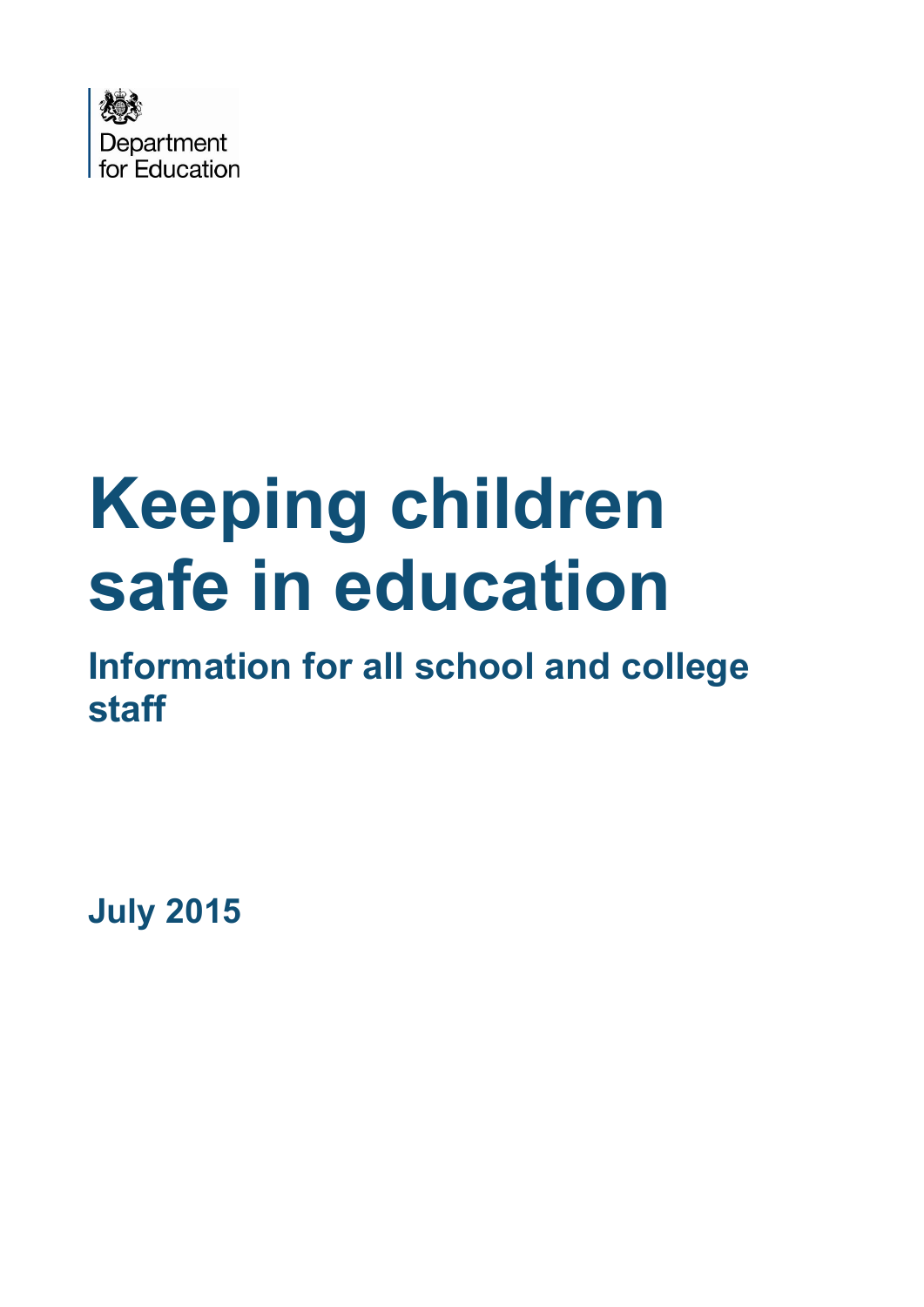# **Contents**

| Summary                                               | 3                 |
|-------------------------------------------------------|-------------------|
| What school and college staff should know and do      | 3                 |
| Types of abuse and neglect                            | 8                 |
| Specific safeguarding issues                          | 9                 |
| Further information on a Child Missing from Education | 10 <sup>°</sup>   |
| Further information on Child Sexual Exploitation      | 11                |
| Further information on Female Genital Mutilation      | 11                |
| Further information on Preventing Radicalisation      | $12 \overline{ }$ |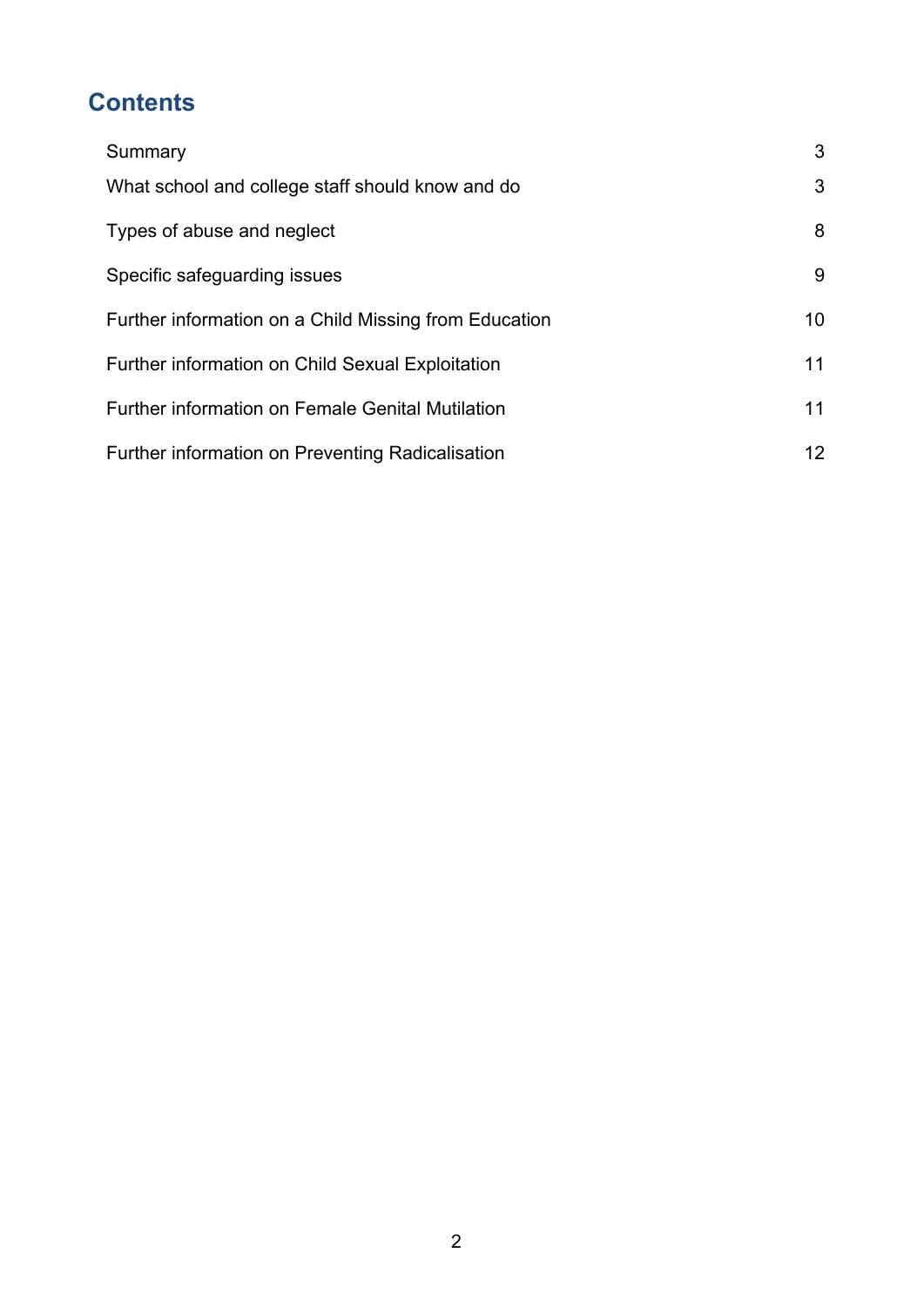# <span id="page-2-0"></span>**Summary**

Keeping Children Safe in Education is statutory guidance for schools and colleges who must have regard to it when carrying out their duties to safeguard and promote the welfare of children.

Governing bodies of maintained (including maintained nursery schools), non-maintained special schools, and colleges, proprietors of independent schools (including academies, free schools and alternative provision academies) and management committees of pupil referral units (PRUs), further education colleges and sixth form colleges are asked to ensure that all staff read at least part one of the guidance.

For ease, part one is set out here as a standalone document.

## <span id="page-2-1"></span>**What school and college staff should know and do**

1. Safeguarding and promoting the welfare of children is defined for the purposes of this guidance as: protecting children from maltreatment; preventing impairment of children's health or development; ensuring that children grow up in circumstances consistent with the provision of safe and effective care; and taking action to enable all children to have the best outcomes.

2. Children includes everyone under the age of 18.

3. Where a child is suffering significant harm, or is likely to do so, action should be taken to protect that child.<sup>[1](#page-0-0)</sup> Action should also be taken to promote the welfare of a child in need of additional support, even if they are not suffering harm or are at immediate risk $^2$  $^2$ 

## **The role of the school or college**

4. Everyone who comes into contact with children and their families has a role to play in safeguarding children. School and college staff are particularly important as they are in a position to identify concerns early and provide help for children, to prevent concerns from escalating. Schools and colleges and their staff form part of the wider safeguarding system for children. This system is described in statutory guidance Working Together to [Safeguard Children 2015.](https://www.gov.uk/government/publications/working-together-to-safeguard-children--2) Schools and colleges should work with social care, the police, health services and other services to promote the welfare of children and protect them from harm.

 $1$  Such action might be taken under section 47 and section 44 of the Children Act 1989.

<span id="page-2-3"></span><span id="page-2-2"></span> $2$  Such action might be taken under section 17 of the Children Act 1989.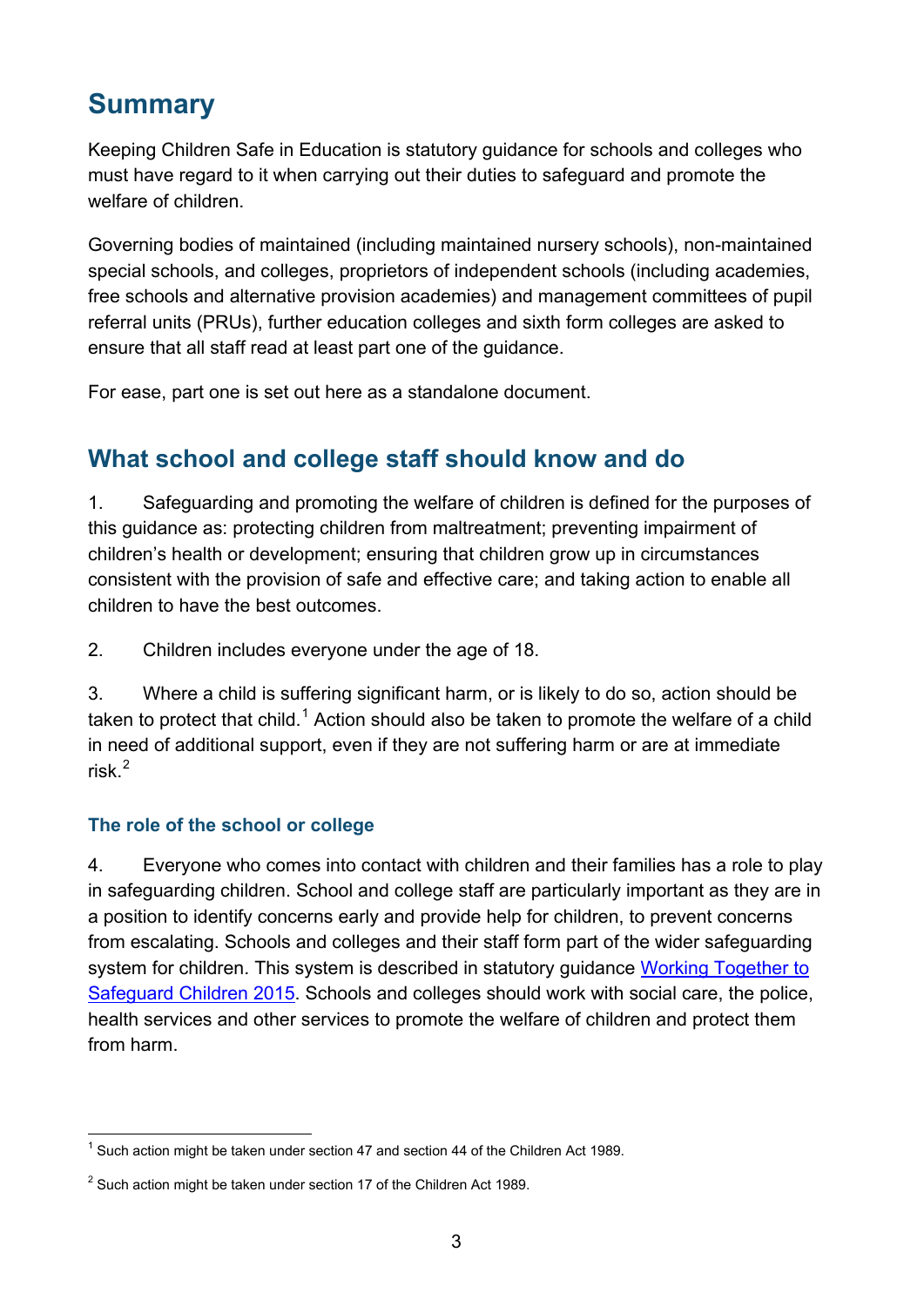5. Each school and college should have a designated safeguarding lead who will provide support to staff members to carry out their safeguarding duties and who will liaise closely with other services such as children's social care.

## **The role of school and college staff**

6. The *Teachers' Standards 2012* state that teachers, including headteachers, should safeguard children's wellbeing and maintain public trust in the teaching profession as part of their professional duties. *[3](#page-2-3)*

7. All school and college staff have a responsibility to provide a safe environment in which children can learn.

8. All school and college staff have a responsibility to identify children who may be in need of extra help or who are suffering, or are likely to suffer, significant harm. All staff then have a responsibility to take appropriate action, working with other services as needed.

9. In addition to working with the designated safeguarding lead staff members should be aware that they may be asked to support social workers to take decisions about individual children.

## **What school and college staff need to know**

10. All staff members should be aware of systems within their school or college which support safeguarding and these should be explained to them as part of staff induction. This includes: the school's or college's child protection policy; the school's or college's staff behaviour policy (sometimes called a code of conduct); and the role of the designated safeguarding lead.

11. All staff members should also receive appropriate child protection training which is regularly updated.

## **What school and college staff should look out for**

12. All school and college staff members should be aware of the signs of abuse and neglect so that they are able to identify cases of children who may be in need of help or protection.

13. Staff members working with children are advised to maintain an attitude of 'it could happen here' where safeguarding is concerned. When concerned about the welfare of a child, staff members should always act in the interests of the child.

<span id="page-3-0"></span><sup>&</sup>lt;sup>3</sup> The [Teachers' Standards](https://www.gov.uk/government/publications/teachers-standards) apply to: trainees working towards QTS; all teachers completing their statutory induction period (newly qualified teachers [NQTs]); and teachers in maintained schools, including maintained special schools, who are subject to the Education (School Teachers' Appraisal) (England) Regulations 2012.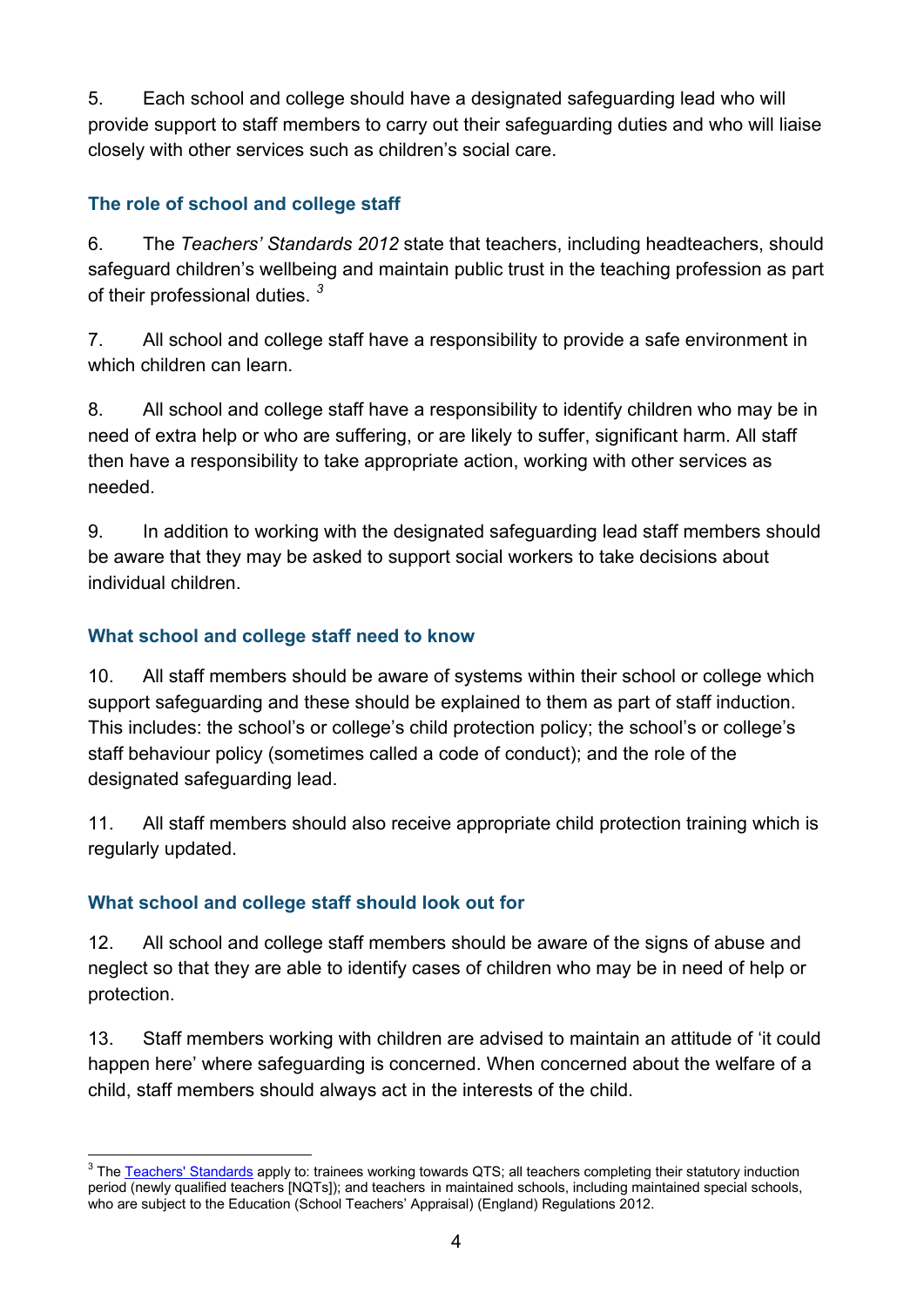14. There are various expert sources of advice on the signs of abuse and neglect. Each area's Local Safeguarding Children Board (LSCB) should be able to advise on useful material, including training options.<sup>[4](#page-3-0)</sup> One good source of advice is provided on the [NSPCC website.](http://www.nspcc.org.uk/) Types of abuse and neglect, and examples of specific safeguarding issues, are described in paragraphs 24-29 of this guidance.

15. Knowing what to look for is vital to the early identification of abuse and neglect. If staff members are unsure they should always speak to the designated safeguarding lead. In exceptional circumstances, such as in emergency or a genuine concern that appropriate action has not been taken, staff members can speak directly to children's social care.

## **What school and college staff should do if they have concerns about a child**

16. If staff members have concerns about a child they should raise these with the school's or college's designated safeguarding lead. The safeguarding lead will usually decide whether to make a referral to children's social care, but it is important to note that any staff member can refer their concerns to children's social care directly. Where a child and family would benefit from coordinated support from more than one agency (for example education, health, housing, police) there should be an inter-agency assessment. These assessments should identify what help the child and family require to prevent needs escalating to a point where intervention would be needed via a statutory assessment under the Children Act 1989. The early help assessment should be undertaken by a lead professional who could be a teacher, special educational needs coordinator, General Practitioner (GP), family support worker, and/or health visitor.

17. **If, at any point, there is a risk of immediate serious harm to a child a referral should be made to children's social care immediately. Anybody can make a referral. If the child's situation does not appear to be improving the staff member with concerns should press for re-consideration. Concerns should always lead to help for the child at some point.**

## 18. **Staff should be aware of new reporting requirements with regards to known cases of female genital mutilation (FGM). Further details can be found on page 11.**

19. It is important for children to receive the right help at the right time to address risks and prevent issues escalating. Research and Serious Case Reviews have repeatedly shown the dangers of failing to take effective action. Poor practice includes: failing to act on and refer the early signs of abuse and neglect, poor record keeping, failing to listen to the views of the child, failing to re-assess concerns when situations do not improve, sharing information too slowly and a lack of challenge to those who appear not to be taking action.<sup>[5](#page-4-0)</sup>

<span id="page-4-1"></span><span id="page-4-0"></span><sup>&</sup>lt;sup>4</sup> Department for Education [training materials on neglect.](https://www.gov.uk/government/collections/childhood-neglect-training-resources)<br><sup>5</sup> Brandon et al- Learning from [Serious Case Reviews \(SCRs\) 2011](https://www.gov.uk/search?q=learning+from+serious+case+reviews&tab=government-results)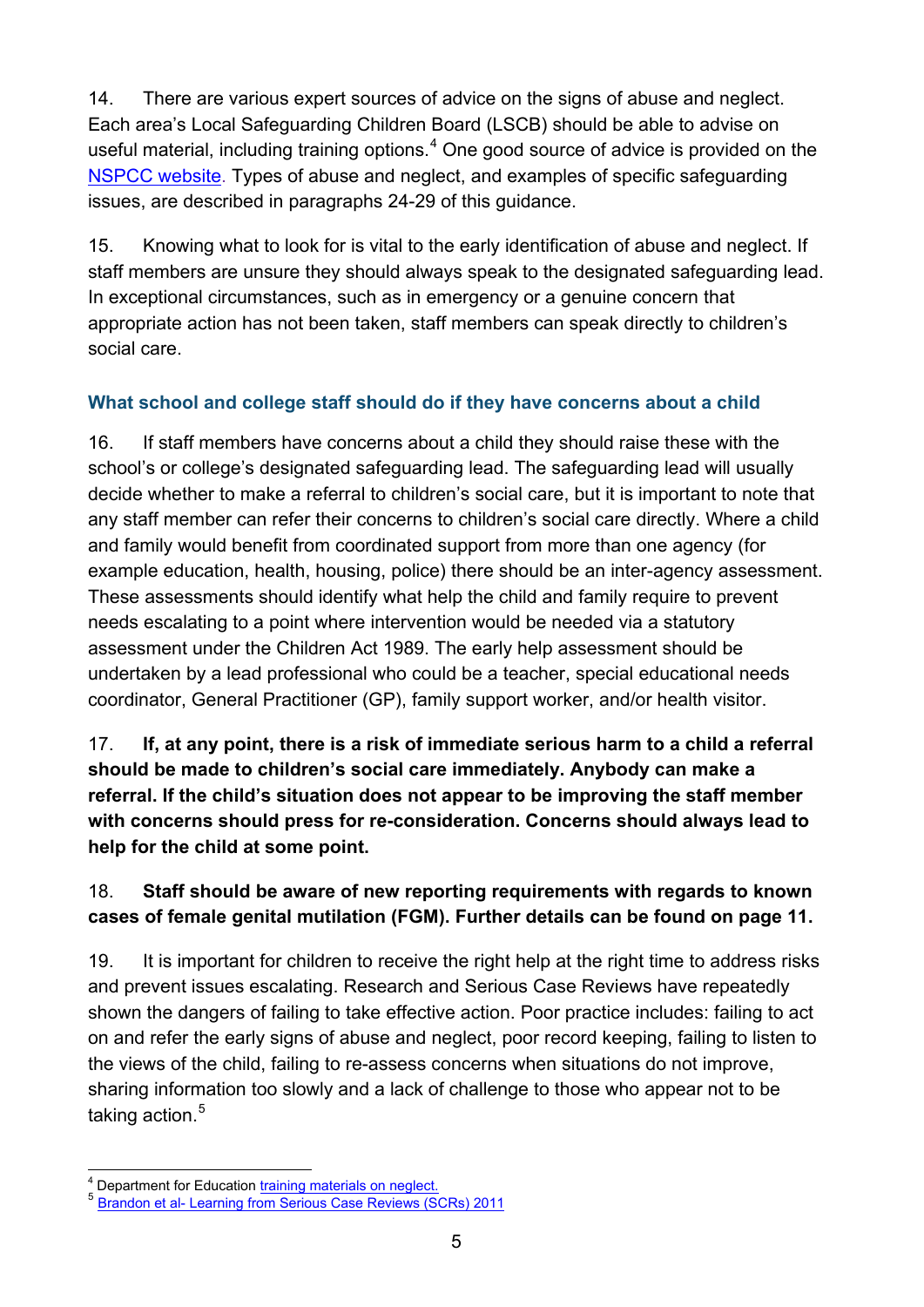20. The Department for Education has produced advice What to do if you are worried [a child is being abused 2015-](https://www.gov.uk/government/publications/what-to-do-if-youre-worried-a-child-is-being-abused--2) Advice for practitioners to help practitioners identify child abuse and neglect and take appropriate action in response.

#### **What school and college staff should do if they have concerns about another staff member**

21. If staff members have concerns about another staff member then this should be referred to the headteacher or principal. Where there are concerns about the headteacher or principal this should be referred to the chair of governors, chair of the management committee or proprietor of an independent school as appropriate. Full details can be found in Part 4 of this guidance.

#### **What school or college staff should do if they have concerns about safeguarding practices within the school or college**

22. Staff and volunteers should feel able to raise concerns about poor or unsafe practice and potential failures in the school or college's safeguarding regime. Appropriate whistleblowing procedures, which are suitably reflected in staff training and staff behaviour policies, should be in place for such concerns to be raised with the school or college's management team.

23. Where a staff member feels unable to raise the issue with their employer or feels that their genuine concerns are not being addressed, other whistleblowing channels may be open to them.<sup>[6](#page-4-1)</sup>

<span id="page-5-0"></span> <sup>6</sup> [Advice on whistleblowing](https://www.gov.uk/whistleblowing)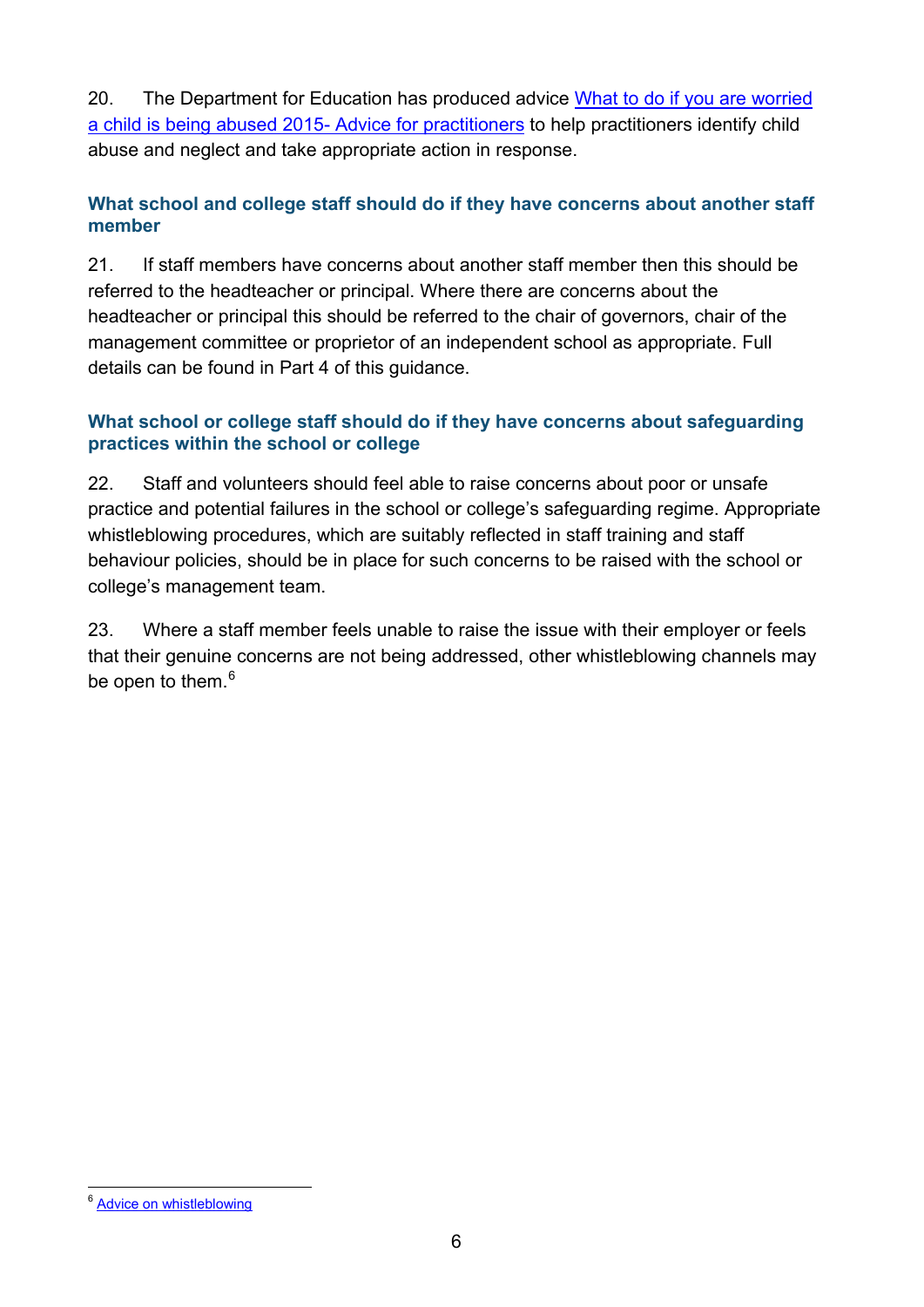#### **Action when a child has suffered or is likely to suffer harm**

This diagram illustrates what action should be taken and who should take it where there are concerns about a child. If, at any point, there is a risk of immediate serious harm to a child a referral should be made to children's social care immediately. **Anybody can make a referral.**



\*In cases which also involve an allegation of abuse against the staff member, see part four of this guidance which explains action the school or college should take in respect of the staff member.

\*\* Where a child and family would benefit from coordinated support from more than one agency (e.g. education, health, housing, police) there should be an inter-agency assessment. These assessments should identify what help the child and family require to prevent needs escalating to a point where intervention would be needed via a statutory assessment under the Children Act 1989. The early help assessment should be undertaken by a lead professional who could be a teacher, special educational needs coordinator, General Practitioner (GP), family support worker, and/or health visitor.

\*\* Where there are more complex needs, help may be provided under section 17 of the Children Act 1989 (children in need). Where there are child protection concerns local authority services must make enquiries and decide if any action must be taken under section 47 of the Children Act 1989, see Chapter 1 of Working Together to Safeguard Children [2015](https://www.gov.uk/government/publications/working-together-to-safeguard-children--2) for more information.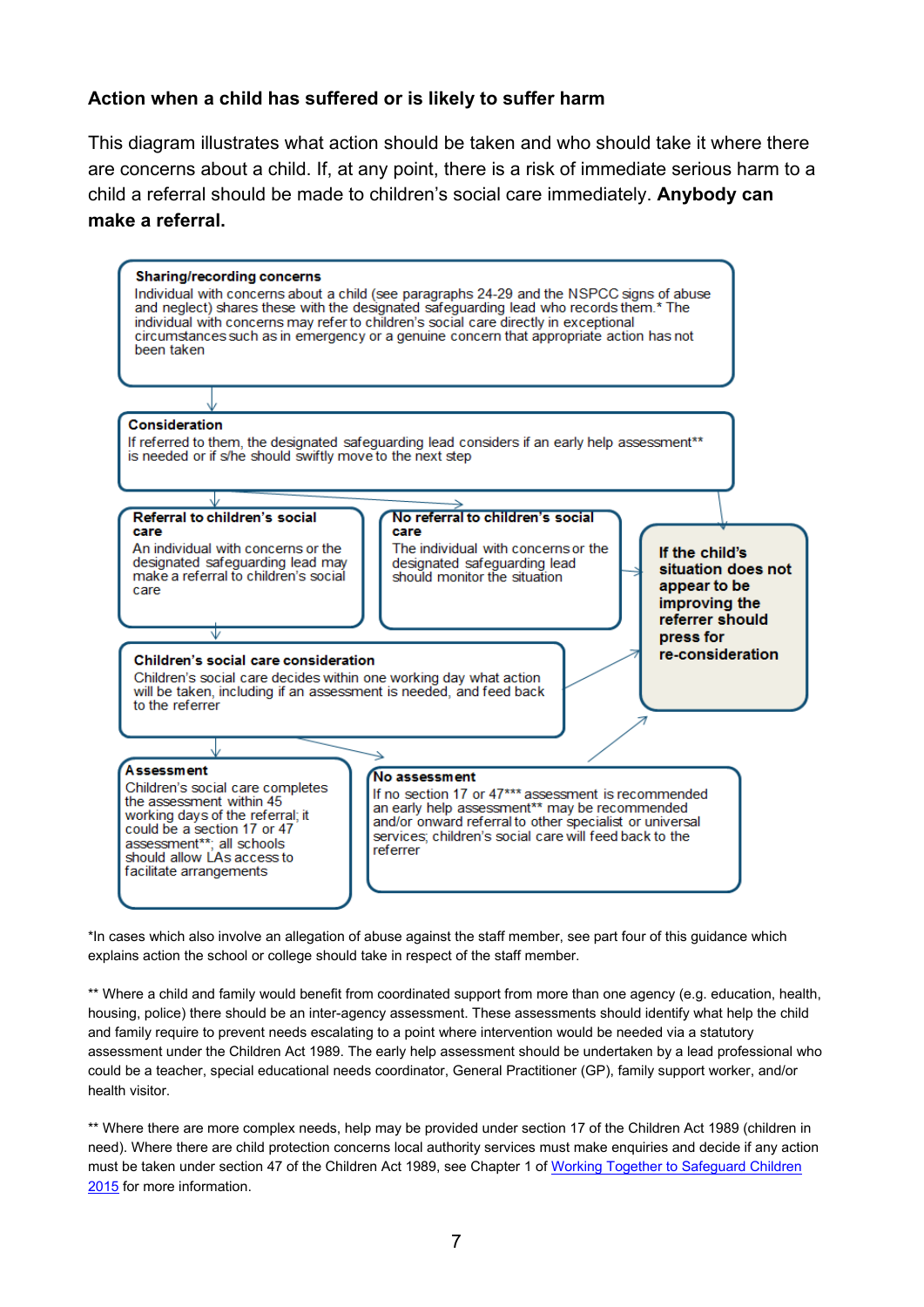# <span id="page-7-0"></span>**Types of abuse and neglect**

24. **Abuse**: a form of maltreatment of a child. Somebody may abuse or neglect a child by inflicting harm, or by failing to act to prevent harm. They may be abused by an adult or adults or another child or children.

25. **Physical abuse**: a form of abuse which may involve hitting, shaking, throwing, poisoning, burning or scalding, drowning, suffocating or otherwise causing physical harm to a child. Physical harm may also be caused when a parent or carer fabricates the symptoms of, or deliberately induces, illness in a child.

26. **Emotional abuse**: the persistent emotional maltreatment of a child such as to cause severe and adverse effects on the child's emotional development. It may involve conveying to a child that they are worthless or unloved, inadequate, or valued only insofar as they meet the needs of another person. It may include not giving the child opportunities to express their views, deliberately silencing them or 'making fun' of what they say or how they communicate. It may feature age or developmentally inappropriate expectations being imposed on children. These may include interactions that are beyond a child's developmental capability as well as overprotection and limitation of exploration and learning, or preventing the child participating in normal social interaction. It may involve seeing or hearing the ill-treatment of another. It may involve serious bullying (including cyberbullying), causing children frequently to feel frightened or in danger, or the exploitation or corruption of children. Some level of emotional abuse is involved in all types of maltreatment of a child, although it may occur alone.

27. **Sexual abuse**: involves forcing or enticing a child or young person to take part in sexual activities, not necessarily involving a high level of violence, whether or not the child is aware of what is happening. The activities may involve physical contact, including assault by penetration (for example rape or oral sex) or non-penetrative acts such as masturbation, kissing, rubbing and touching outside of clothing. They may also include non-contact activities, such as involving children in looking at, or in the production of, sexual images, watching sexual activities, encouraging children to behave in sexually inappropriate ways, or grooming a child in preparation for abuse (including via the internet). Sexual abuse is not solely perpetrated by adult males. Women can also commit acts of sexual abuse, as can other children.

28. **Neglect**: the persistent failure to meet a child's basic physical and/or psychological needs, likely to result in the serious impairment of the child's health or development. Neglect may occur during pregnancy as a result of maternal substance abuse. Once a child is born, neglect may involve a parent or carer failing to: provide adequate food, clothing and shelter (including exclusion from home or abandonment); protect a child from physical and emotional harm or danger; ensure adequate supervision (including the use of inadequate care-givers); or ensure access to appropriate medical care or treatment. It may also include neglect of, or unresponsiveness to, a child's basic emotional needs.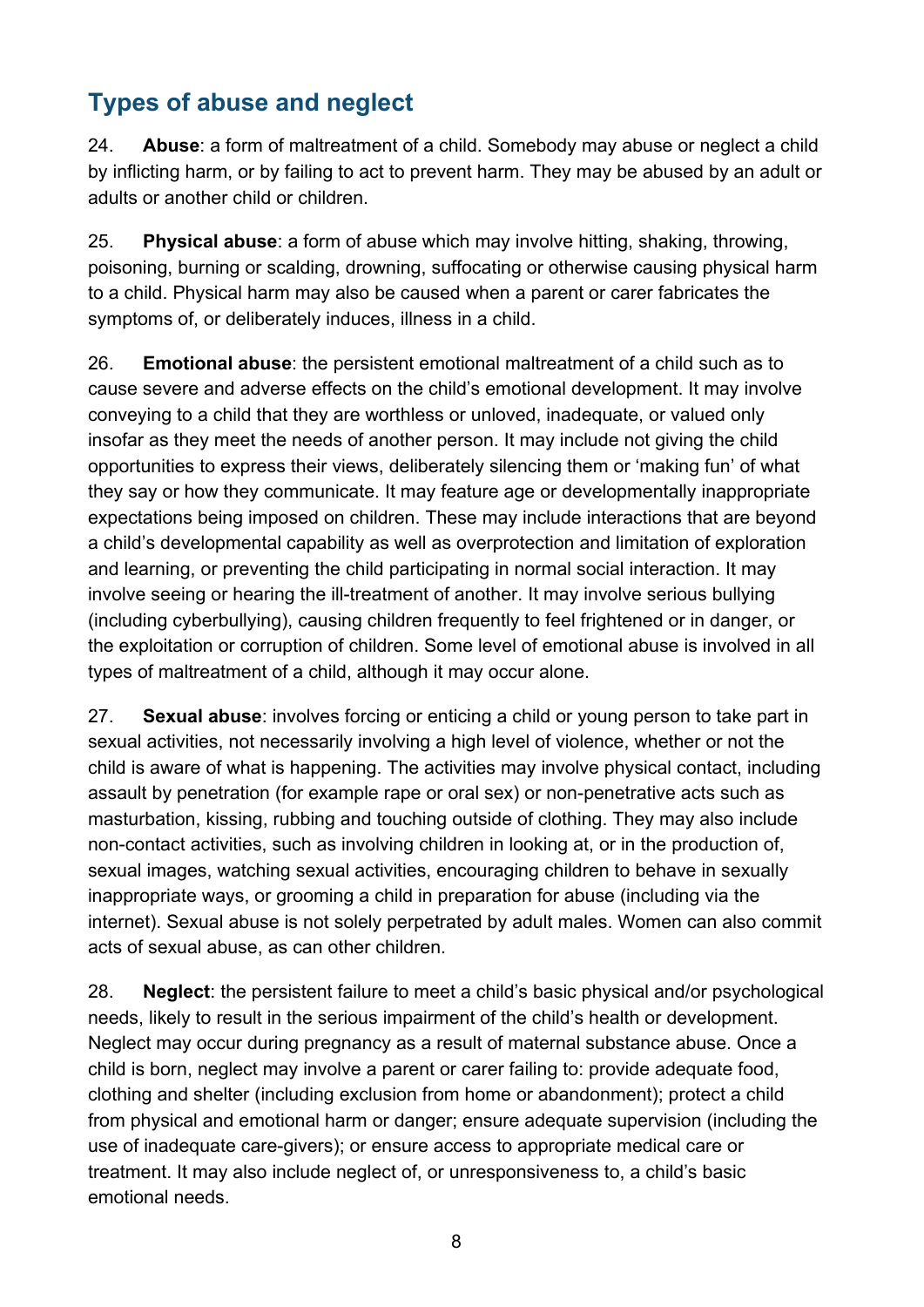## <span id="page-8-0"></span>**Specific safeguarding issues**

- 29.Expert and professional organisations are best placed to provide up-to-date guidance and practical support on specific safeguarding issues. For example information for schools and colleges can be found on the [TES website](http://www.tes.co.uk/) and [NSPCC website.](http://www.nspcc.org.uk/) Schools and colleges can also access broad government guidance on the issues listed below via the GOV.UK website:
	- [child missing from education](https://www.gov.uk/government/publications/school-attendance) and see page 10
	- [child missing from home or care](https://www.gov.uk/government/publications/children-who-run-away-or-go-missing-from-home-or-care)
	- [child sexual exploitation \(CSE\)](https://www.gov.uk/government/publications/what-to-do-if-you-suspect-a-child-is-being-sexually-exploited) and see page 11
	- [bullying including cyberbullying](https://www.gov.uk/government/publications/preventing-and-tackling-bullying)
	- [domestic violence](https://www.gov.uk/domestic-violence-and-abuse)
	- [drugs](https://www.gov.uk/government/publications/drugs-advice-for-schools)
	- [fabricated or induced illness](https://www.gov.uk/government/publications/safeguarding-children-in-whom-illness-is-fabricated-or-induced)
	- [faith abuse](https://www.gov.uk/government/publications/national-action-plan-to-tackle-child-abuse-linked-to-faith-or-belief)
	- [female genital mutilation \(FGM\)](https://www.gov.uk/government/publications/female-genital-mutilation-guidelines) and see page 11
	- [forced marriage](https://www.gov.uk/forced-marriage)
	- [gangs and youth violence](https://www.gov.uk/government/uploads/system/uploads/attachment_data/file/226293/Advice_to_Schools_and_Colleges_on_Gangs.pdf)
	- [gender-based violence/violence against women and girls \(VAWG\)](https://www.gov.uk/government/policies/ending-violence-against-women-and-girls-in-the-uk)
	- [mental health](https://www.gov.uk/government/publications/the-mental-health-strategy-for-england)
	- [private fostering](https://www.gov.uk/government/publications/children-act-1989-private-fostering)
	- [preventing radicalisation](https://www.gov.uk/government/publications/channel-guidance) and see page 12
	- **[sexting](https://www.ceop.police.uk/Media-Centre/Press-releases/2009/What-does-sexting-mean/)**
	- [teenage relationship abuse](https://www.gov.uk/government/collections/this-is-abuse-campaign)
	- **[trafficking](https://www.gov.uk/government/publications/safeguarding-children-who-may-have-been-trafficked-practice-guidance)**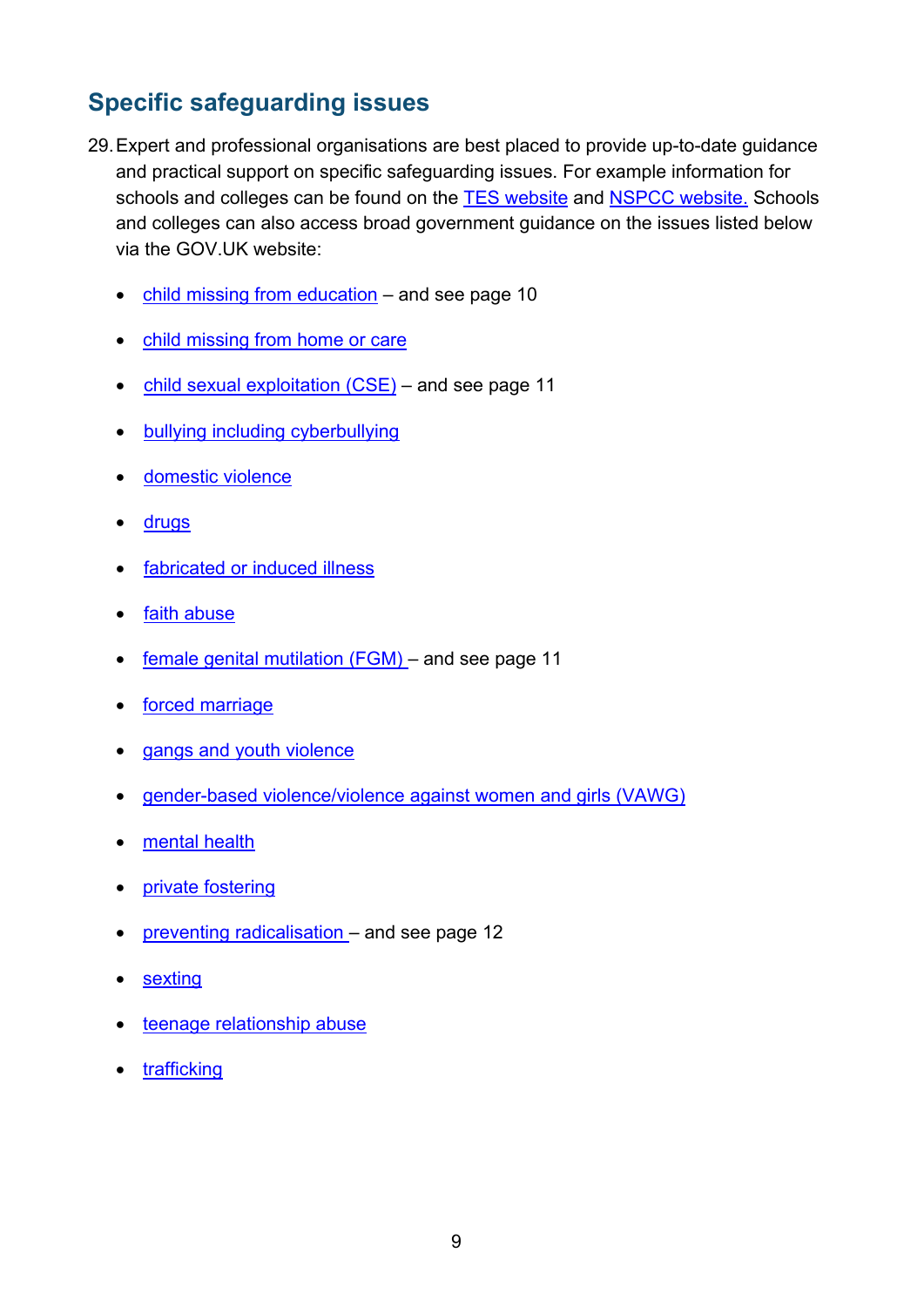## <span id="page-9-0"></span>**Further information on a Child Missing from Education**

All children, regardless of their circumstances, are entitled to a full time education which is suitable to their age, ability, aptitude and any special educational needs they may have. Local authorities have a duty to establish, as far as it is possible to do so, the identity of children of compulsory school age who are missing education in their area.

A child going missing from education is a potential indicator of abuse or neglect. School and college staff should follow the school's or college's procedures for dealing with children that go missing from education, particularly on repeat occasions, to help identify the risk of abuse and neglect, including sexual exploitation, and to help prevent the risks of their going missing in future.

Schools should put in place appropriate safeguarding policies, procedures and responses for children who go missing from education, particularly on repeat occasions. It is essential that all staff are alert to signs to look out for and the individual triggers to be aware of when considering the risks of potential safeguarding concerns such as travelling to conflict zones, FGM and forced marriage.

The law requires all schools to have an admission register and, with the exception of schools where all pupils are boarders, an attendance register. All pupils must be placed on both registers<sup>[7](#page-5-0)</sup>.

All schools must inform their local authority<sup>[8](#page-9-1)</sup> of any pupil who is going to be deleted from the admission register where they:

- have been taken out of school by their parents and are being educated outside the school system e.g. home education;
- have ceased to attend school and no longer live within reasonable distance of the school at which they are registered;
- have been certified by the school medical officer as unlikely to be in a fit state of health to attend school before ceasing to be of compulsory school age, and neither he/she nor his/her parent has indicated the intention to continue to attend the school after ceasing to be of compulsory school age;
- are in custody for a period of more than four months due to a final court order and the proprietor does not reasonably believe they will be returning to the school at the end of that period; or,
- have been permanently excluded.

The local authority must be notified when a school is to delete a pupil from its register under the above circumstances. This should be done as soon as the grounds for deletion are met, but no later than deleting the pupil's name from the register. It is essential that schools comply with this duty, so that local authorities can, as part of their duty to identify

 $\frac{7}{4}$  Regulation 4 of the Education (Pupil Registration) (England) Regulations 2006

<span id="page-9-1"></span> $^8$  Regulation 12(3) of the Education (Pupil Registration) (England) Regulations 2006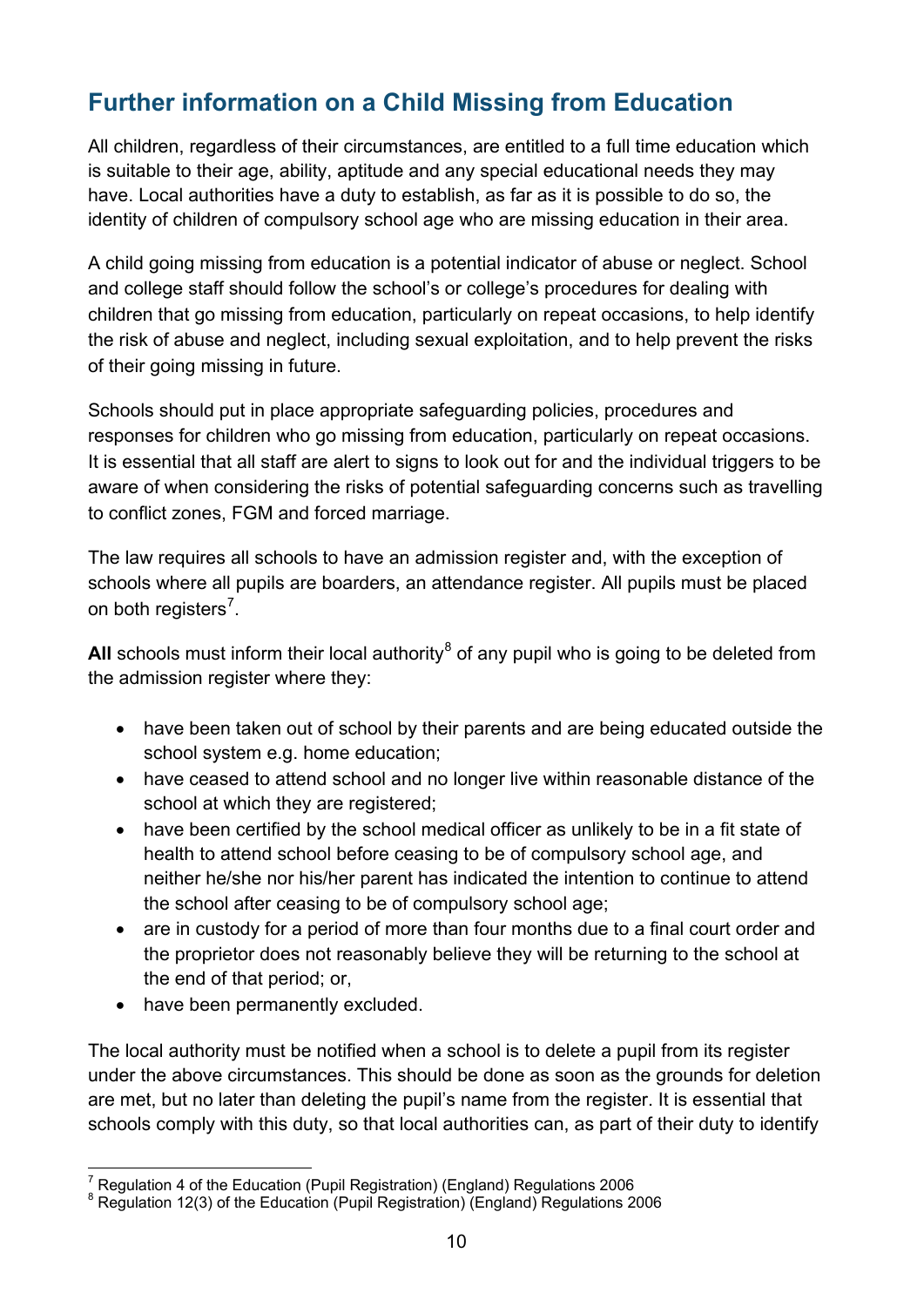children of compulsory school age who are missing education, follow up with any child who might be in danger of not receiving an education and who might be at risk of abuse or neglect.

**All schools must inform the local authority of any pupil who fails to attend school regularly, or has been absent without the school's permission for a continuous period of 10 school days or more, at such intervals as are agreed between the school and the local authority (or in default of such agreement, at intervals determined by the Secretary of State)[9](#page-9-1) .** 

## <span id="page-10-0"></span>**Further information on Child Sexual Exploitation**

Child sexual exploitation (CSE) involves exploitative situations, contexts and relationships where young people receive something (for example food, accommodation, drugs, alcohol, gifts, money or in some cases simply affection) as a result of engaging in sexual activities. Sexual exploitation can take many forms ranging from the seemingly 'consensual' relationship where sex is exchanged for affection or gifts, to serious organised crime by gangs and groups. What marks out exploitation is an imbalance of power in the relationship. The perpetrator always holds some kind of power over the victim which increases as the exploitative relationship develops. Sexual exploitation involves varying degrees of coercion, intimidation or enticement, including unwanted pressure from peers to have sex, sexual bullying including cyberbullying and grooming. However, it also important to recognise that some young people who are being sexually exploited do not exhibit any external signs of this abuse.

## <span id="page-10-1"></span>**Further information on Female Genital Mutilation**

Female Genital Mutilation (FGM) comprises all procedures involving partial or total removal of the external female genitalia or other injury to the female genital organs. It is illegal in the UK and a form of child abuse with long-lasting harmful consequences.

Professionals in all agencies, and individuals and groups in relevant communities, need to be alert to the possibility of a girl being at risk of FGM, or already having suffered FGM.

## **Indicators**

There is a range of potential indicators that a girl may be at risk of FGM. Warning signs that FGM may be about to take place, or may have already taken place, can be found on pages 16-17 of the [Multi-Agency Practice Guidelines](https://www.gov.uk/government/publications/female-genital-mutilation-guidelines) , and Chapter 9 of those Guidelines (pp42-44) focuses on the role of schools and colleges.

<span id="page-10-2"></span>Section 5C of the Female Genital Mutilation Act 2003 (as inserted by section 75 of the Serious Crime Act 2015) gives the Government powers to issue statutory guidance on

 $9$  Regulation 12(1) of the Education (Pupil Registration) (England) Regulations 2006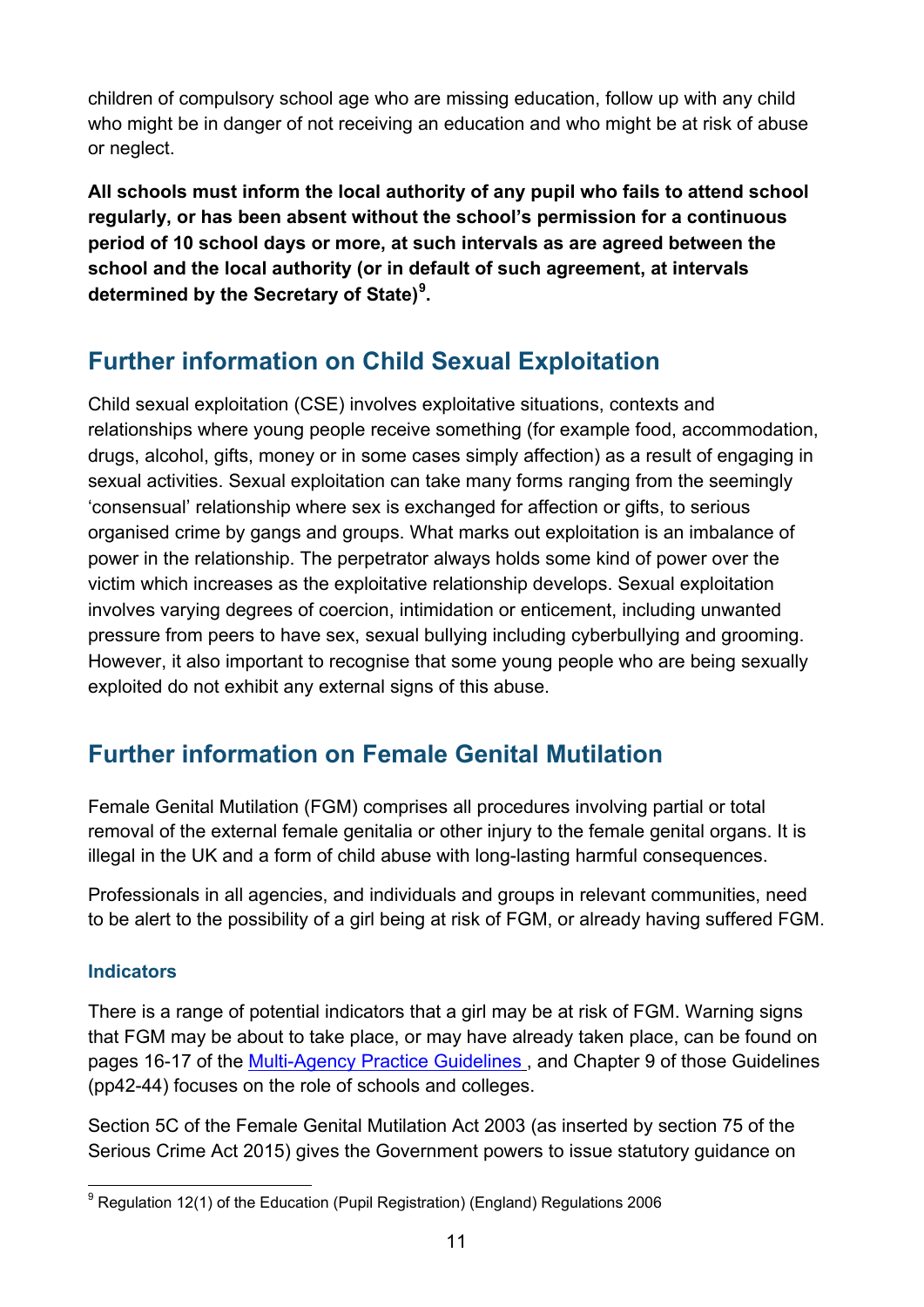FGM to relevant persons. Once the government issues any statutory multi-agency guidance this will apply to schools and colleges.

#### **Actions**

If staff have a concern they should activate local safeguarding procedures, using existing national and local protocols for multi-agency liaison with police and children's social care. When mandatory reporting commences in October 2015 these procedures will remain when dealing with concerns regarding the potential for FGM to take place. Where a teacher discovers that an act of FGM appears to have been carried out on a girl who is aged under 18, there will be a statutory duty upon that individual to report it to the police.

#### **Mandatory Reporting Duty**

Section 5B of the Female Genital Mutilation Act 2003 (as inserted by section 74 of the Serious Crime Act 2015) will place a statutory duty upon **teachers[10](#page-10-2), along with social workers and healthcare professionals, to report to the police** where they discover (either through disclosure by the victim or visual evidence) that FGM appears to have been carried out on a girl under 18. Those failing to report such cases will face disciplinary sanctions. It will be rare for teachers to see visual evidence, and they should not be examining pupils, but the same definition of what is meant by "to discover that an act of FGM appears to have been carried out" is used for all professionals to whom this mandatory reporting duty applies.

The Mandatory reporting duty will commence in October 2015. Once introduced, teachers must report to the police cases where they discover that an act of FGM appears to have been carried out. Unless the teacher has a good reason not to, they should still consider and discuss any such case with the school's designated safeguarding lead and involve children's social care as appropriate.

## <span id="page-11-0"></span>**Further information on Preventing Radicalisation**

Protecting children from the risk of radicalisation should be seen as part of schools' wider safeguarding duties, and is similar in nature to protecting children from other forms of harm and abuse. During the process of radicalisation it is possible to intervene to prevent vulnerable people being radicalised.

Radicalisation refers to the process by which a person comes to support terrorism and forms of extremism<sup>[11](#page-11-1)</sup>. There is no single way of identifying an individual who is likely to be susceptible to an extremist ideology. It can happen in many different ways and

<sup>&</sup>lt;sup>10</sup> Section 5B(11) of the Female Genital Mutilation Act 2003 (as inserted by section 74 of the Serious Crime Act 2015) provides a definition for the term 'teacher'.

<span id="page-11-2"></span><span id="page-11-1"></span> $11$  Extremism is vocal or active opposition to fundamental British values, including democracy, the rule of law, individual liberty and mutual respect and tolerance of different faiths and beliefs. We also include in our definition of extremism calls for the death of members of our armed forces, whether in this country or overseas.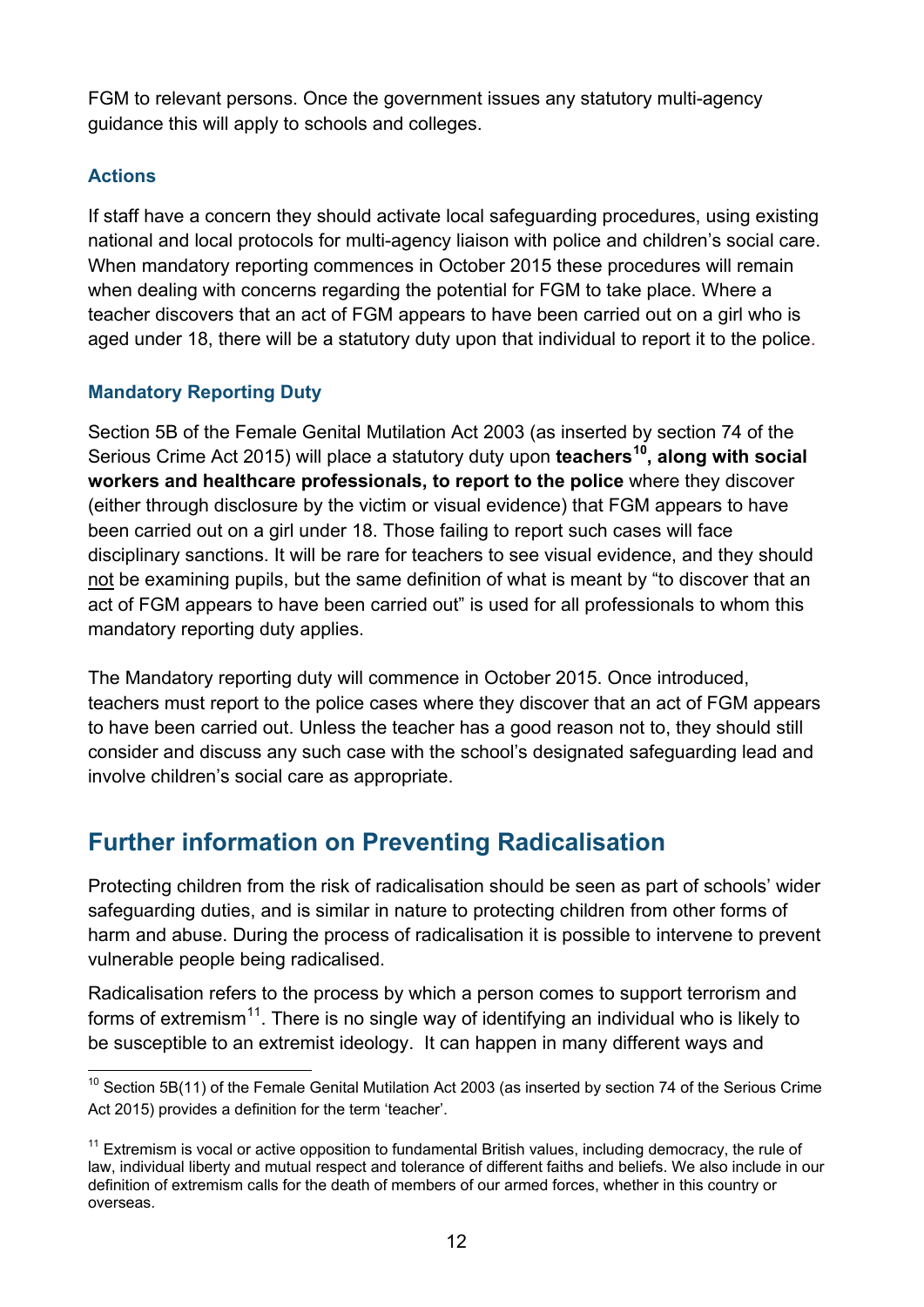settings. Specific background factors may contribute to vulnerability which are often combined with specific influences such as family, friends or online, and with specific needs for which an extremist or terrorist group may appear to provide an answer. The internet and the use of social media in particular has become a major factor in the radicalisation of young people.

As with managing other safeguarding risks, staff should be alert to changes in children's behaviour which could indicate that they may be in need of help or protection. School staff should use their professional judgement in identifying children who might be at risk of radicalisation and act proportionately which may include making a referral to the Channel programme.

## **Prevent**

From 1 July 2015 specified authorities, including all schools as defined in the summary of this guidance, are subject to a duty under section 26 of the Counter-Terrorism and Security Act 2015 ("the CTSA 2015"), in the exercise of their functions, to have "due regard<sup>[12](#page-11-2)</sup> to the need to prevent people from being drawn into terrorism<sup>"13</sup>. This duty is known as the Prevent duty. It applies to a wide range of public-facing bodies. Bodies to which the duty applies [must have regard to statutory guidance issued under section 29 of](https://www.gov.uk/government/publications/prevent-duty-guidance)  [the CTSA 2015](https://www.gov.uk/government/publications/prevent-duty-guidance) ("the Prevent guidance"). Paragraphs 57-76 of the Prevent guidance are concerned specifically with schools (but also cover childcare). It is anticipated that the duty will come into force for sixth form colleges and FE colleges early in the autumn.

The statutory Prevent guidance summarises the requirements on schools in terms of four general themes: risk assessment, working in partnership, staff training and IT policies.

- Schools are expected to assess the risk of children being drawn into terrorism, including support for extremist ideas that are part of terrorist ideology. This means being able to demonstrate both a general understanding of the risks affecting children and young people in the area and a specific understanding of how to identify individual children who may be at risk of radicalisation and what to do to support them. Schools and colleges should have clear procedures in place for protecting children at risk of radicalisation. These procedures may be set out in existing safeguarding policies. It is not necessary for schools and colleges to have distinct policies on implementing the Prevent duty.
- The Prevent duty builds on existing local partnership arrangements. For example, governing bodies and proprietors of all schools should ensure that their safeguarding arrangements take into account the policies and procedures of Local Safeguarding Children Boards (LSCBs).
- The Prevent guidance refers to the importance of Prevent awareness training to equip staff to identify children at risk of being drawn into terrorism and to

<span id="page-12-1"></span> $12$  According to the Prevent duty guidance 'having due regard' means that the authorities should place an appropriate amount of weight on the need to prevent people being drawn into terrorism when they consider all the other factors relevant to how they carry out their usual functions.

<span id="page-12-0"></span> $3$  "Terrorism" for these purposes has the same meaning as for the Terrorism Act 2000 (section 1(1) to (4) of that Act).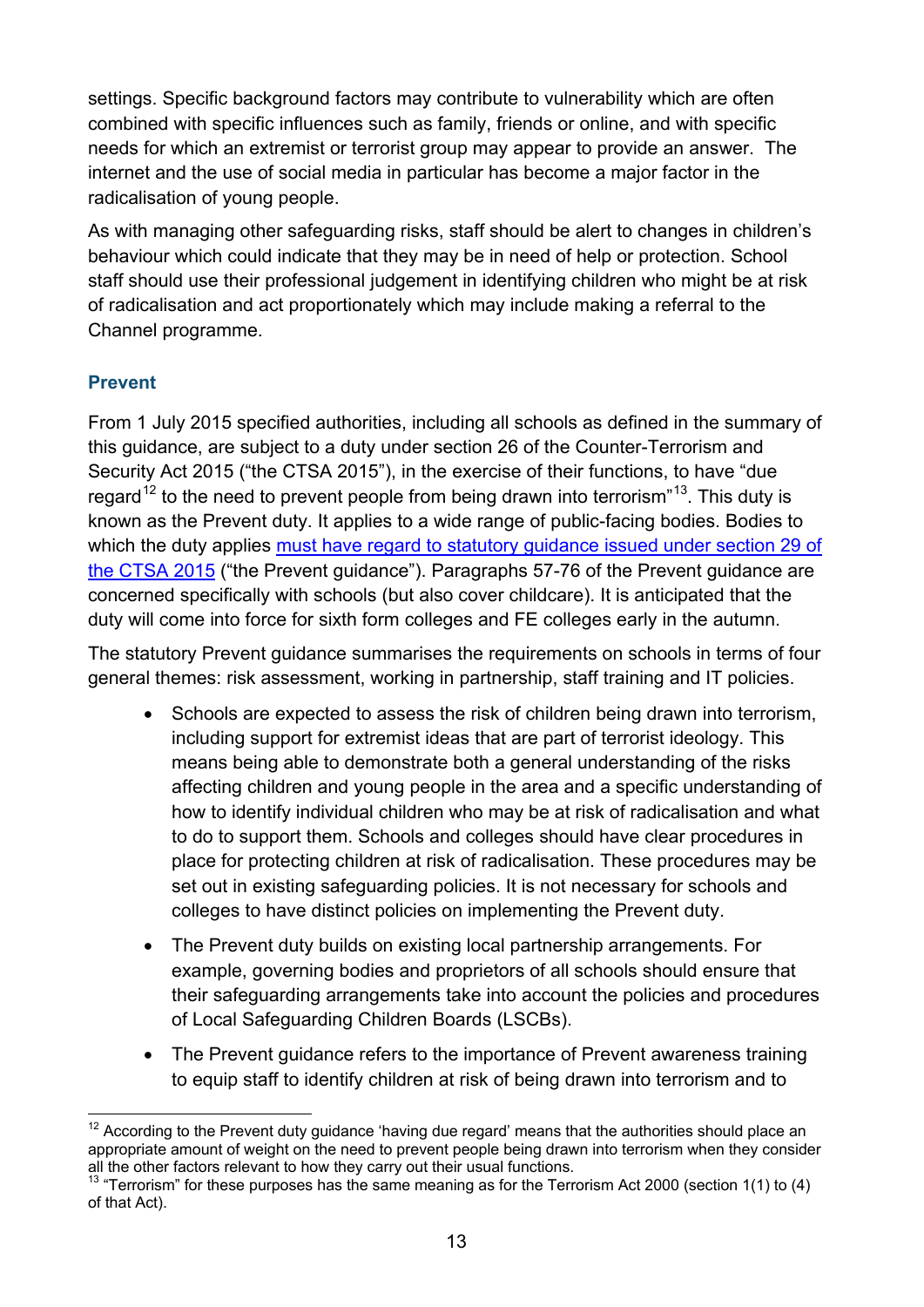challenge extremist ideas. Individual schools are best placed to assess the training needs of staff in the light of their assessment of the risk to pupils at the school of being drawn into terrorism. As a minimum, however, schools should ensure that the designated safeguarding lead undertakes Prevent awareness training and is able to provide advice and support to other members of staff on protecting children from the risk of radicalisation.

• Schools must ensure that children are safe from terrorist and extremist material when accessing the internet in schools. Schools should ensure that suitable filtering is in place. It is also important that schools teach pupils about online safety more generally.

The Department for Education has also [published advice for schools on the Prevent duty.](https://www.gov.uk/government/publications/protecting-children-from-radicalisation-the-prevent-duty)  The advice is intended to complement the Prevent guidance and signposts other sources of advice and support.

## **Channel**

School staff should understand when it is appropriate to make a referral to the Channel programme.[14](#page-12-1) Channel is a programme which focuses on providing support at an early stage to people who are identified as being vulnerable to being drawn into terrorism. It provides a mechanism for schools to make referrals if they are concerned that an individual might be vulnerable to radicalisation. An individual's engagement with the programme is entirely voluntary at all stages.

Section 36 of the CTSA 2015 places a duty on local authorities to ensure Channel panels are in place. The panel must be chaired by the local authority and include the police for the relevant local authority area. Following a referral the panel will assess the extent to which identified individuals are vulnerable to being drawn into terrorism, and, where considered appropriate and necessary consent is obtained, arrange for support to be provided to those individuals. Section 38 of the CTSA 2015 requires partners of Channel panels to co-operate with the panel in the carrying out of its functions and with the police in providing information about a referred individual. Schools and colleges which are required to have regard to Keeping Children Safe in Education are listed in the CTSA 2015 as partners required to cooperate with local Channel panels<sup>15</sup>.

<sup>&</sup>lt;sup>14</sup> Guidance issued under section 36(7) and section 38(6) of the CTSA 2015 in respect of Channel is available at: https://www.gov.uk/government/publications/channel-guidance

<span id="page-13-0"></span>Such partners are required to have regard to guidance issued under section 38(6) of the CTSA 2015 when co-operating with the panel and police under section 38 of the CTSA 2015